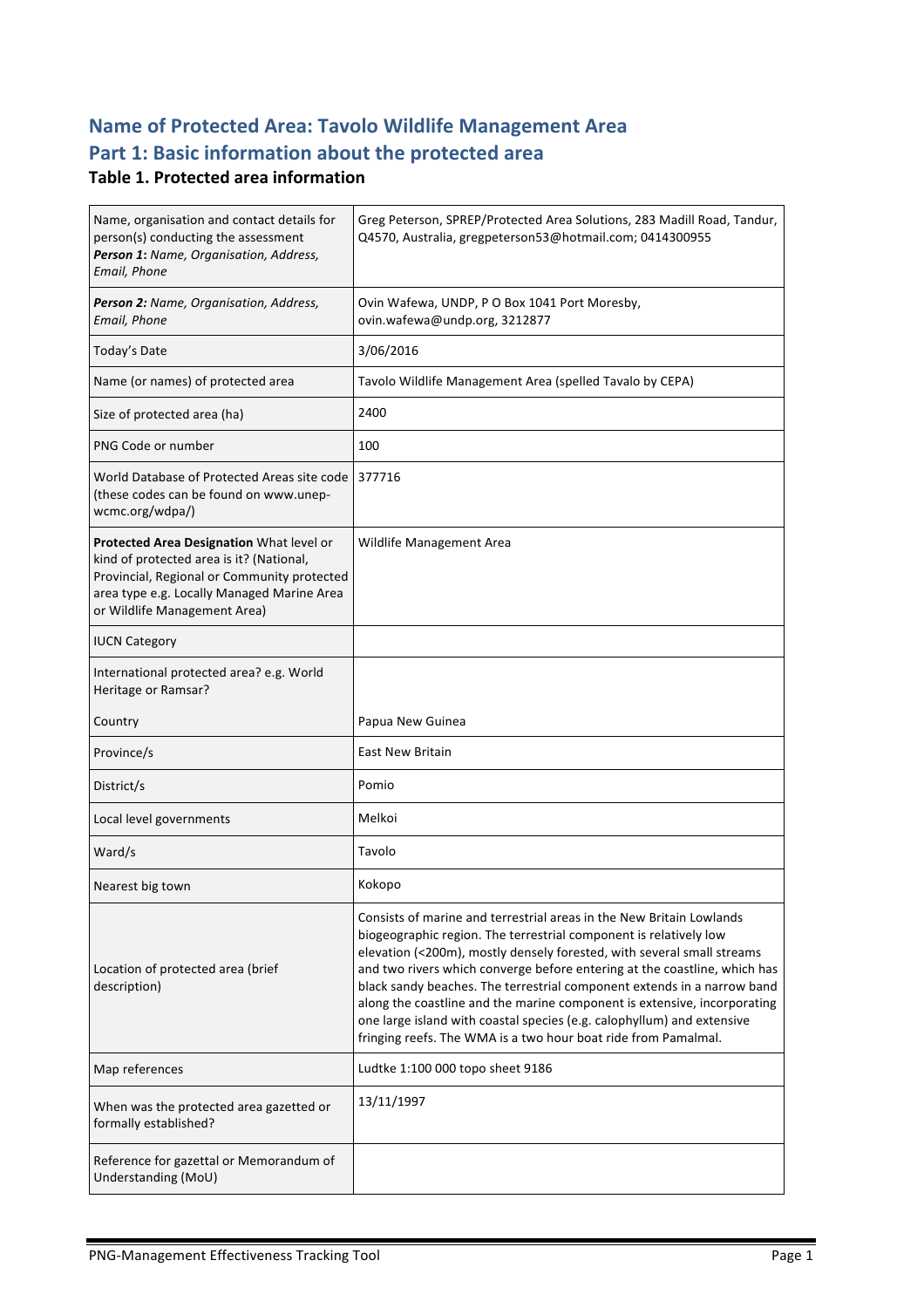| Who owns the protected area? please enter<br>Government Private Community/ customary<br>landowners, Other (name)                                                                                   | Customary landowners (9 Clans - Una, Oio, Rama, Sale, Malkori, Kaikaei,<br>Menem, Lausus Paele, Lausus Sipa)                                                                                                                                          |  |
|----------------------------------------------------------------------------------------------------------------------------------------------------------------------------------------------------|-------------------------------------------------------------------------------------------------------------------------------------------------------------------------------------------------------------------------------------------------------|--|
| Number of households in PA                                                                                                                                                                         | 184                                                                                                                                                                                                                                                   |  |
| Population size in PA                                                                                                                                                                              | 1155                                                                                                                                                                                                                                                  |  |
| Who manages the protected area?(e.g.,<br>please enter government, customary<br>landowners, management committee)                                                                                   | <b>Customary landowners and Management Committee</b>                                                                                                                                                                                                  |  |
| Number of staff (this means anyone working<br>on the protected area in paid jobs -whether<br>NGOs, community, rangers or customary<br>landowners s                                                 | 0                                                                                                                                                                                                                                                     |  |
| Temporary 0                                                                                                                                                                                        |                                                                                                                                                                                                                                                       |  |
| Permanent                                                                                                                                                                                          | 0                                                                                                                                                                                                                                                     |  |
| Annual budget (US\$) - excluding staff salary<br>costs                                                                                                                                             | 0                                                                                                                                                                                                                                                     |  |
| Operational (recurrent) funds                                                                                                                                                                      | 0                                                                                                                                                                                                                                                     |  |
| Project or special funds                                                                                                                                                                           | Donations from nine donors e.g. Global Environment Facility, Seacology,<br>Forcet (at Mugorou), Mama Graun Conservation Trust, European Union<br>(boundary description), Local level government.                                                      |  |
| Reason for protected area establishment                                                                                                                                                            | Protect the environment for current and future generations. To promote<br>sustainable livelihoods.                                                                                                                                                    |  |
| What are the main values for which the area<br>is designated (Fill this out after data sheet 2)                                                                                                    | Forest, Islands, traditional sites, Marine reefs and fish, waterfalls, clean<br>water                                                                                                                                                                 |  |
| List the primary protected area management<br>objectives (add lines if needed after the<br>most important objectives) Management<br>objective 1                                                    | Conserve and manage the natural environment.                                                                                                                                                                                                          |  |
| Management objective 2                                                                                                                                                                             | Develop community infrastructure (aid post, primary school and church<br>building, guesthouse, women's house) and community development                                                                                                               |  |
| Management objective 3                                                                                                                                                                             | Promote sustainable community business enterprises.                                                                                                                                                                                                   |  |
| Number of people involved in completing<br>assessment                                                                                                                                              | 3                                                                                                                                                                                                                                                     |  |
| Name/organisation/contact details of<br>people participating the assessment (Please<br>do not insert return/enter or dot points)                                                                   | Peter Kikele, Tavolo Wildlife Management, Melkoi LLG PO Box 1596<br>Palmalmal, ENBP, peterkikeli@gmail.com, 79138891/70125349, Janet<br>Tokupep, Forcet Ltd, PO Box 1689, Kokopo, ENBP, 73921840, Daniel<br>Savenat, Fprcet Ltd (as above), 73181547. |  |
| CEPA staff, Protected area staff (anyone<br>working on the protected area in paid jobs)-<br>Insert - Customary landowners and other<br>community members; NGO; Donors;<br>External experts; Others | Customary landowners, NGO                                                                                                                                                                                                                             |  |
| Please note if assessment was carried out in<br>association with a particular project, on<br>behalf of an organisation or donor.                                                                   | SPREP through the PNG Protected Area Assessment Project, which is a<br>component of the GEF Community-based Forest and Coastal<br>Conservation and Resource Management Project in PNG.                                                                |  |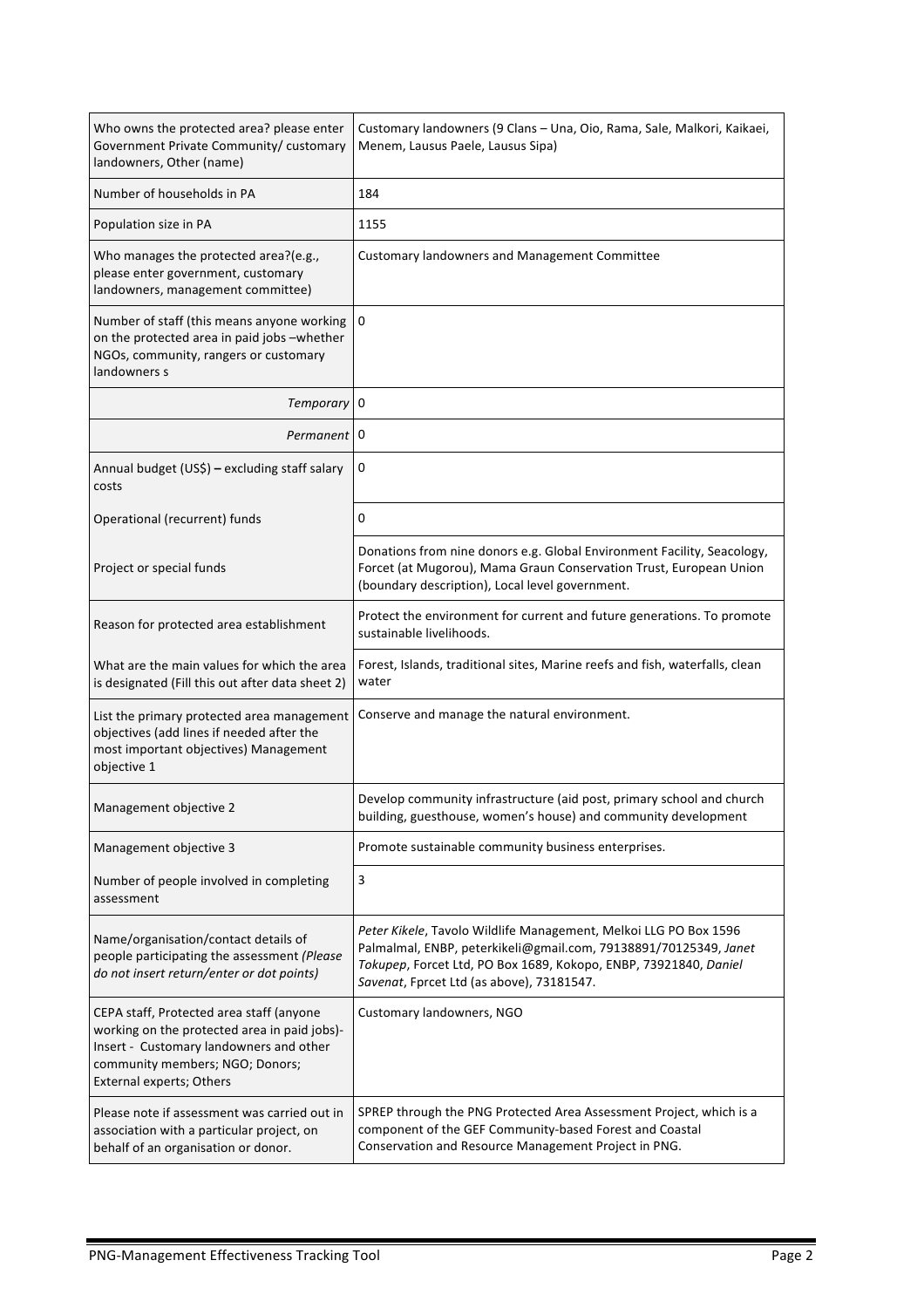#### Part 2: What makes this protected area special and important?

The WMA is surrounded by development (e.g. a Special Agricultural Business Lease on one side and an oil palm plantation on the other) and the community is working to protect and maintain their forested environment within the WMA. It contains many important species and extends into the offshore waters, where there are four main islands and seven inshore reefs. There are rivers and our 'life is dependent on the river'. The biodiversity is important for subsistence purposes and for tradition and custom (e.g. dances and ceremonies). There are traditional rules that help to protect the environment (e.g. seasonal harvesting of reef species, limitations on the take of turtles for ceremonial purposes, location of gardens outside of the primary forest area).

| No.            | <b>Key values</b>                       | <b>Brief description</b>                                                                                                                                                                                                                                                                                                                                                                                                                                                             | <b>Note if endangered</b><br>species or |
|----------------|-----------------------------------------|--------------------------------------------------------------------------------------------------------------------------------------------------------------------------------------------------------------------------------------------------------------------------------------------------------------------------------------------------------------------------------------------------------------------------------------------------------------------------------------|-----------------------------------------|
|                |                                         |                                                                                                                                                                                                                                                                                                                                                                                                                                                                                      | ecosystem (IUCN)                        |
| $\mathbf{1}$   | 7 Marine reefs                          | Fishing for food and also for shell money. Methods and<br>rules on using the reef.                                                                                                                                                                                                                                                                                                                                                                                                   |                                         |
| $\mathfrak{p}$ | Leather back turtle                     | Leather back turtle use the beach to lay their eggs.                                                                                                                                                                                                                                                                                                                                                                                                                                 | Leather back turtle                     |
| 3              | Rare species of fish and<br>marine life | Different species of fish and marine organisms.                                                                                                                                                                                                                                                                                                                                                                                                                                      |                                         |
| $\overline{4}$ | Waterfalls                              | Provide clean water to communities.                                                                                                                                                                                                                                                                                                                                                                                                                                                  |                                         |
| 5              | 7 Caves                                 |                                                                                                                                                                                                                                                                                                                                                                                                                                                                                      |                                         |
| 6              | 5 traditional sacred sites              | Restricted places believed to be inhabited by supernatural<br>beings.                                                                                                                                                                                                                                                                                                                                                                                                                |                                         |
| $\overline{7}$ | Forest and biodiversity                 | Provide people with food, building materials, medicine,<br>different plants and animal species. The number of<br>wallabies has increased since the WMA program. The<br>forest is split into secondary and primary and each has<br>different uses. It is the only forest in that area while the<br>surrounding areas have been used for logging/forest<br>production. The conservation area is an untouched area<br>that contains cassowaries and endangered species of<br>wallabies. | Wallaby, cassowary                      |
| 8              | 4 Islands important for<br>birds        | One of the islands has different species of birds which<br>come to nest.                                                                                                                                                                                                                                                                                                                                                                                                             |                                         |

#### Table 2. Key values of the protected area

#### Table 3. Checklist of values/benefits

Not important 0; Important 1; Very important 2; Don't know DK

| How important is the protected area for                                                          | <b>Score</b>  | <b>Comment</b>                                                                                                                                                                                                                                                                                               |
|--------------------------------------------------------------------------------------------------|---------------|--------------------------------------------------------------------------------------------------------------------------------------------------------------------------------------------------------------------------------------------------------------------------------------------------------------|
| each of the listed values/benefits?                                                              | (0,1,2, DK)   |                                                                                                                                                                                                                                                                                                              |
| 1. Biodiversity $-$ the presence of many<br>different kinds of plants, animals and<br>ecosystems |               | People use all aspects of biodiversity to sustain their<br>livelihoods, e.g. animal for consumption, plants for<br>dancing and customs, forest for building houses. Pomio<br>brown (orchid) is only found in Pomio; leatherback and<br>green turtles, cassowaries, bats, pigeons. Birds roost on<br>islands. |
| 2. Presence of rare, threatened, or<br>endangered species (plants and animals)                   | $\mathcal{P}$ | Some species are decreasing near the village. We are<br>trying to look after them. Some rare pigeons.                                                                                                                                                                                                        |
| 3. Ecosystems (e.g. wetlands, grasslands,<br>coral reefs etc) that are rare because they         | $\mathcal{P}$ | WMA has a Special Agricultural Business Lease (SABL) on<br>one side and a palm oil plantation on the other side. We<br>have four islands that other villages benefit from.                                                                                                                                   |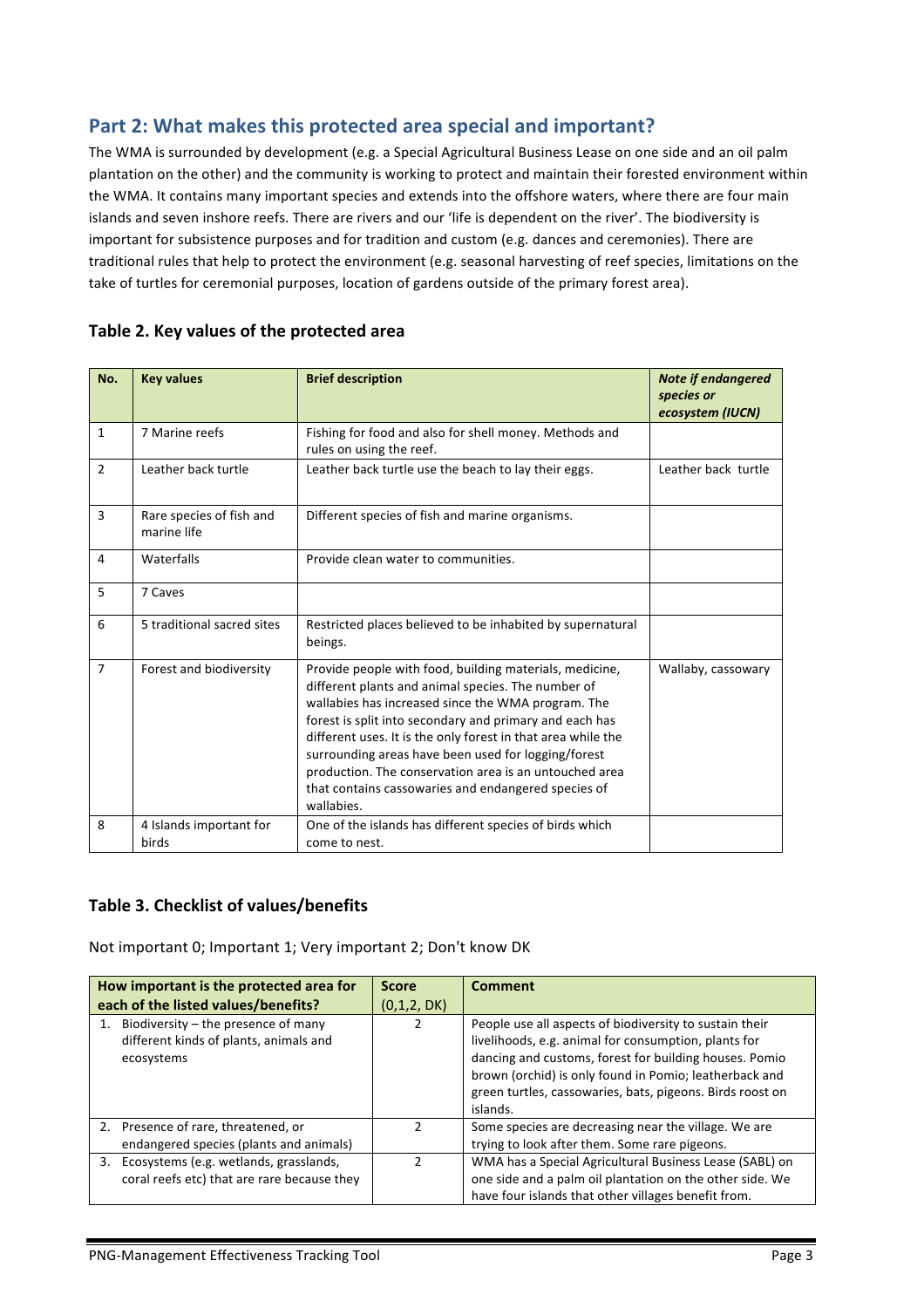| have been cleared or destroyed in other         |                |                                                                  |
|-------------------------------------------------|----------------|------------------------------------------------------------------|
| areas                                           |                |                                                                  |
| 4. Protecting clean, fresh water                | 2              | Life is dependent on the river.                                  |
| Sustaining important species in big<br>5.       | $\overline{2}$ | Previously the number of turtles was high but through            |
| enough numbers that they are able to            |                | monitoring we noted that the number had dropped to 14            |
| survive here                                    |                | turtles. In response, at ceremonial times, only one turtle       |
|                                                 |                | can be taken, rather than many. This will stay in place until    |
|                                                 |                | the numbers recover.                                             |
| 6. Providing a source of employment for         | $\mathbf{1}$   | We have only started on our business ventures. We have a         |
| local communities                               |                | guesthouse with 5 staff working; we also have a sawmill          |
|                                                 |                | project; 5 women's projects to look after business               |
|                                                 |                | enterprises.                                                     |
| 7. Providing resources for local subsistence    | $\overline{2}$ | Use herbs and plants for daily use, building material, and       |
| (food, building materials, medicines etc.)      |                | some plants for medicines.                                       |
| 8. Providing community development              | $\overline{2}$ | Community development has taken place in response to             |
| opportunities through sustainable               |                | agreements to conserve resources.                                |
| resource use                                    |                |                                                                  |
| 9. Religious or spiritual significance (e.g.    | $\overline{2}$ | We are spirit believers in Pomio.                                |
| tambu places)                                   |                |                                                                  |
| 10. Plant species of high social, cultural, or  | $\overline{2}$ | Some plants are used for medicinal purposes and                  |
| economic importance                             |                | ceremonial occasions; timber is also milled.                     |
| 11. Animal species of high social, cultural, or | $\overline{2}$ | Use leather back turtles, sharks and pigs to appoint the         |
| economic importance                             |                | chief.                                                           |
| 12. Attractive scenery                          | $\overline{2}$ |                                                                  |
| 13. Tourism now                                 | $\mathbf{1}$   | Tourism is limited as it is difficult to travel to the area; and |
|                                                 |                | also get access to the marine environment.                       |
| 14. Potential value for tourism in the future   | 2              | Many opportunities for tourism in the future.                    |
| 15. Educational and/or scientific value         | $\overline{2}$ | In the boy house we have an educational process for the          |
|                                                 |                | young men to learn about traditions and customs and to           |
|                                                 |                | show respect for elders and the community at large. A            |
|                                                 |                | similar system exists for the girl houses. There are also        |
|                                                 |                | elders passing on knowledge about canoe building and             |
|                                                 |                | kundu (drum) making. Practical knowledge is carried on.          |
| 16. Maintaining a tradition of protection by    | $\overline{2}$ |                                                                  |
| customary landowners (of places, animals,       |                |                                                                  |
| or plants) within the protected area            |                |                                                                  |

### Part 3: What are the threats to the protected area?

#### **Table 4: Threats to the protected area**

- H **High** significance threats are seriously degrading values. This means they are badly damaging some value –it might be a kind of animal or plant, or your traditional gardens
- **M** Medium threats are having some negative impact they are damaging values but not so badly
- **L** Low threats are present but not seriously damaging values
- **0 N/A** where the threat is not present in the protected area or where something is happening but is not threatening the values at all

| <b>Threat type</b>                  | <b>Score</b> | <b>Notes</b>                                                            |
|-------------------------------------|--------------|-------------------------------------------------------------------------|
|                                     | (H, M, L, 0) |                                                                         |
| 1.1 Housing and settlement          |              |                                                                         |
| 1.1a Population increase in the     | н            | A survey has been undertaken in the last five years and it indicated an |
| protected area community            |              | increase in the population by 25 babies per year.                       |
| 1.2 Commercial and industrial areas |              | No commercial activities.                                               |
| 1.3 Tourism and recreation          |              | Not many tourism activities.                                            |
| infrastructure                      |              |                                                                         |
| 2.1 Customary land owner and        |              |                                                                         |
| community gardens and small crops   |              |                                                                         |
| 2.1a Drug cultivation               |              | Grow tobacco.                                                           |
| 2.1b Commercial plantations         | н            | Oil palm plantations cause problems with pollution.                     |
| 2.2 Wood and pulp plantations       | 0            |                                                                         |
| 2.3 Livestock farming and grazing   | O            |                                                                         |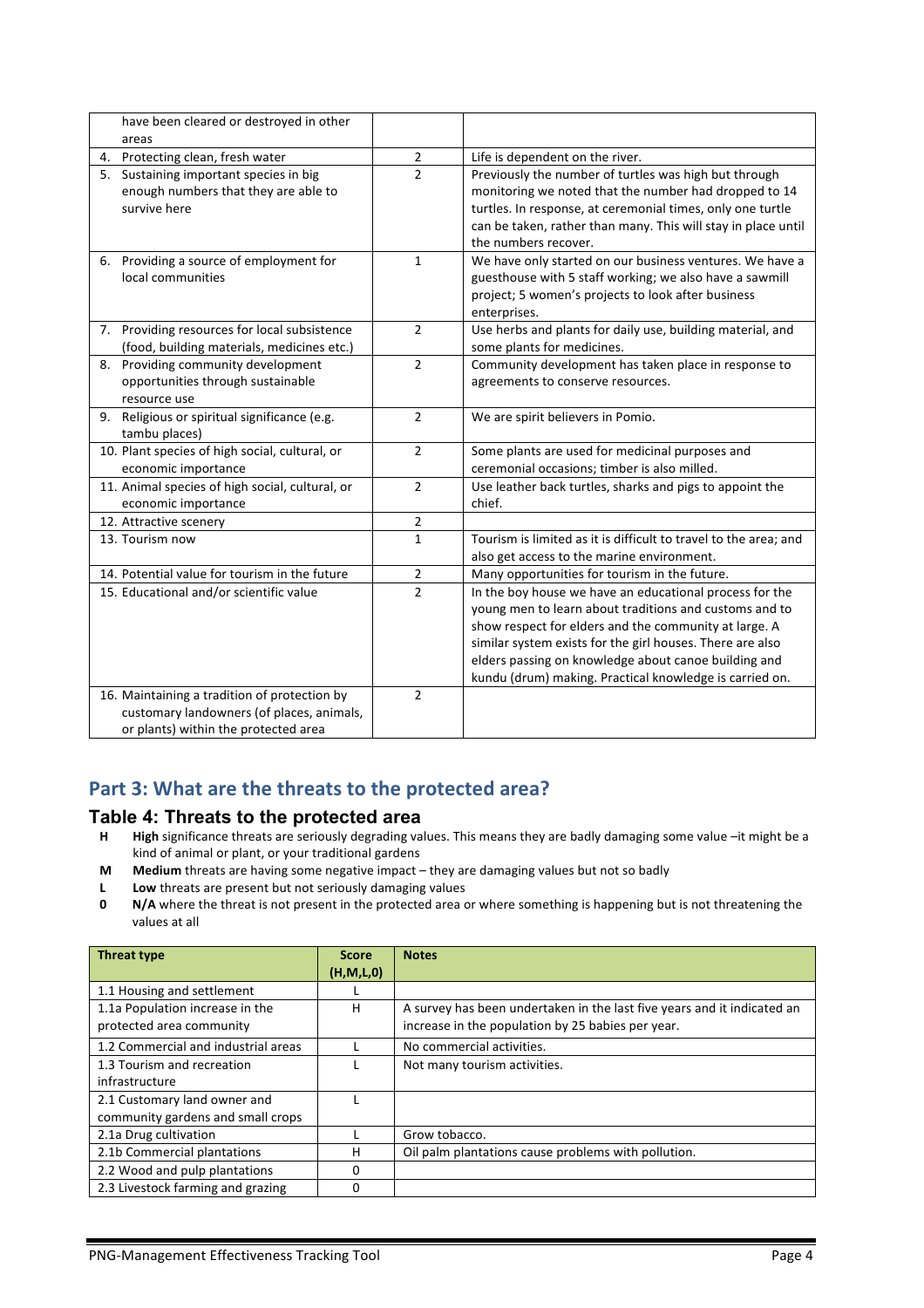| <b>Threat type</b>                                            | <b>Score</b> | <b>Notes</b>                                                             |
|---------------------------------------------------------------|--------------|--------------------------------------------------------------------------|
|                                                               | (H,M,L,0)    |                                                                          |
| 2.4 Marine and freshwater                                     |              | Small fish farms.                                                        |
| aquaculture                                                   |              |                                                                          |
| 3.1 Oil and gas drilling                                      | 0            |                                                                          |
| 3.2 Mining and quarrying                                      | H            | Prospecting licences have been issued and this has the potential to      |
|                                                               |              | cause impacts on water quality.                                          |
| 3.3 Energy generation                                         | $\mathbf 0$  |                                                                          |
| 4.1 Roads and railroads (include                              | $\sf H$      | Province is planning to build a road through the WMA.                    |
| road-killed animals)                                          |              |                                                                          |
| 4.2 Utility and service lines (e.g.                           | 0            |                                                                          |
| electricity cables, telephone lines)                          |              |                                                                          |
| 4.3 Shipping lanes                                            | M            | Passenger ships pass near the WMA.                                       |
| 4.4 Flight paths                                              | 0            |                                                                          |
| 5.1 Hunting, killing and collecting                           | H            | The WMA contains the only forest in the area and neighbouring            |
| terrestrial animals (including killing                        |              | villages sometimes take from the forest.                                 |
| of animals as a result of                                     |              |                                                                          |
| human/wildlife conflict)                                      |              |                                                                          |
| 5.2 Gathering terrestrial plants or                           | M            |                                                                          |
| plant products (non-timber)                                   |              |                                                                          |
| 5.3a Logging and wood harvesting                              | H            | The WMA is used by neighbouring communities who take logs from           |
| for local/customary use                                       |              | the forest.                                                              |
| 5.3b Logging and wood harvesting $-$                          | L            | There is a management area where logs are cut and there is some loss     |
| commercial logging                                            |              | of trees here.                                                           |
| 5.4a Fishing, killing and harvesting                          | H            | Population expansion places pressure on the marine environment.          |
| aquatic resources for                                         |              |                                                                          |
| local/customary use                                           |              |                                                                          |
| 5.4b Fishing, killing and harvesting                          | H            | Mainly by outsiders who enter the WMA.                                   |
| aquatic resources for commercial                              |              |                                                                          |
| use                                                           |              |                                                                          |
| 6.1 Recreational activities and                               | L            |                                                                          |
| tourism                                                       |              |                                                                          |
| 6.2 War, civil unrest and military                            | $\mathbf 0$  |                                                                          |
| exercises                                                     |              |                                                                          |
| 6.3 Research, education and other                             | $\Omega$     |                                                                          |
| work-related activities in protected                          |              |                                                                          |
| areas                                                         |              |                                                                          |
| 6.4 Activities of protected area                              | 0            |                                                                          |
| managers (e.g. construction or                                |              |                                                                          |
| vehicle use)                                                  |              |                                                                          |
| 6.5 Deliberate vandalism, destructive                         | L            | This happens when people cut trees unnecessarily.                        |
| activities or threats to protected<br>area staff and visitors |              |                                                                          |
|                                                               | L            |                                                                          |
| 7.1 Fire and fire suppression<br>(including arson)            |              | Fire has happened once.                                                  |
| 7.2 Dams, hydrological modification                           | $\mathbf 0$  |                                                                          |
| and water management/use                                      |              |                                                                          |
| 7.3a Increased fragmentation within                           | H            | The road from the provincial government is planned and once it is        |
| protected area                                                |              | established it will cause problems (loss of trees, erosion, sediment and |
|                                                               |              | easier access for outsiders, who may continue to take WMA                |
|                                                               |              | resources).                                                              |
| 7.3b Isolation from other natural                             | н            | The WMA is isolated because of company activities on logging and oil     |
| habitat (e.g. deforestation)                                  |              | palm surrounding the protected area.                                     |
| 7.3c Other 'edge effects' on park                             | H            | Because of company activities on logging and oil palm surrounding the    |
| values                                                        |              | protected area                                                           |
| 7.3d Loss of keystone species (e.g.                           | H            | Threat from Piper tree                                                   |
| top predators, pollinators etc.)                              |              |                                                                          |
| 8.1 Pest plants                                               | H            | Piper tree (Piper aduncum) is spreading, causing a drying out of the     |
|                                                               |              | forest.                                                                  |
| 8.1a Pest animals                                             | L            |                                                                          |
| 8.1b Diseases such as fungus or                               | L            |                                                                          |
| viruses that make native plants or                            |              |                                                                          |
| animals sick                                                  |              |                                                                          |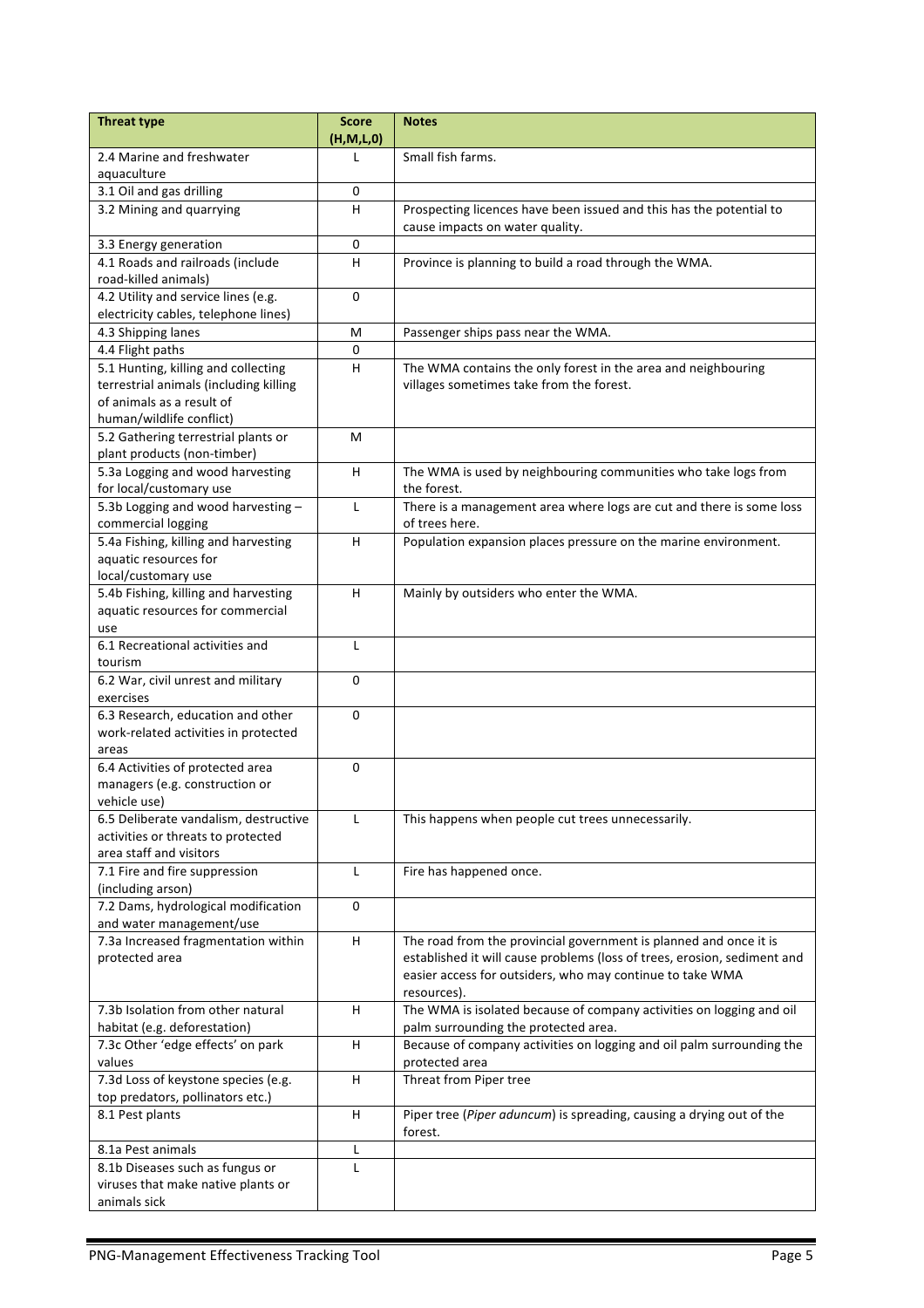| <b>Threat type</b>                       | <b>Score</b><br>(H, M, L, 0) | <b>Notes</b>                                                                                            |
|------------------------------------------|------------------------------|---------------------------------------------------------------------------------------------------------|
| 8.2 Introduced genetic material (e.g.    | L                            | Organic farming is used by the customary landowners.                                                    |
| genetically modified organisms)          |                              |                                                                                                         |
| 9.1 Household sewage and urban           | $\mathbf 0$                  |                                                                                                         |
| waste water                              |                              |                                                                                                         |
| 9.1a Sewage and waste water from         | L                            | Guest house results in some output of sewage and waste water.                                           |
| protected area facilities                |                              |                                                                                                         |
| 9.2 Industrial, mining and military      | H                            | High impact from a prospecting licence that has already been issued.                                    |
| effluents                                |                              |                                                                                                         |
| 9.3 Agricultural and forestry            | L                            |                                                                                                         |
| effluents (e.g. excess fertilizers or    |                              |                                                                                                         |
| pesticides)                              |                              |                                                                                                         |
| 9.4 Garbage and solid waste              | L                            |                                                                                                         |
| 9.5 Air-borne pollutants                 | 0                            |                                                                                                         |
| 9.6 Excess energy (e.g. heat             | 0                            |                                                                                                         |
| pollution, lights etc.)                  |                              |                                                                                                         |
| 10.1 Volcanoes                           | 0                            |                                                                                                         |
| 10.2 Earthquakes/Tsunamis                | M                            | Earthquakes are felt, which may cause injury and landslides.                                            |
| 10.3 Avalanches/Landslides               | L                            |                                                                                                         |
| 10.4 Erosion and siltation/              | H                            | Decreasing shoreline as a result of coastal erosion.                                                    |
| deposition (e.g. shoreline or riverbed   |                              |                                                                                                         |
| changes)                                 |                              |                                                                                                         |
| 11.1 Habitat shifting and alteration     | L                            |                                                                                                         |
| 11.2 Droughts                            | L                            |                                                                                                         |
| 11.3 Temperature extremes                | L                            |                                                                                                         |
| 11.4 Storms and flooding                 | M                            | Have experienced cyclones. Flooding happens occasionally and washes<br>into gardens and disperses soil. |
| 11.5 Coral bleaching                     | L                            | Change in climate causes the coral to die sometimes                                                     |
| 11.6 Intrusion by saltwater into         | $\Omega$                     |                                                                                                         |
| gardens etc.                             |                              |                                                                                                         |
| 11.7 Sea level rise                      | Н                            | We experience it with decreasing shorelines                                                             |
| Other (please explain)                   | Н                            | The traditional calendar for planting and hunting has been affected                                     |
| 12.1 Loss of cultural links, traditional | M                            | Some traditional culture is changing due to outside influences                                          |
| knowledge and/or management              |                              |                                                                                                         |
| practices                                |                              |                                                                                                         |
| 12.2 Natural deterioration of            | L                            |                                                                                                         |
| important cultural site values           |                              |                                                                                                         |
| 12.3 Destruction of cultural heritage    | L                            |                                                                                                         |
| buildings, gardens, sites etc.           |                              |                                                                                                         |
| Other (please explain)                   |                              |                                                                                                         |

### Table 5. Worst threats and ways forward

| <b>Threat No.</b> | <b>Threat</b>     | Threat number or | Nature of the threat, impact and how to reduce the impact.  |
|-------------------|-------------------|------------------|-------------------------------------------------------------|
|                   | (Most significant | name (copy no.   |                                                             |
|                   | first)            | from Table 4)    |                                                             |
|                   | Road              | 4.1              | The Management Committee will negotiate with the Provincial |
|                   |                   |                  | Government in relation to the routing of the proposed road. |
|                   | Oil palm          | 2.1 <sub>b</sub> | Through legal challenge, mobilise communities to reduce the |
|                   |                   |                  | impact of oil palm expansion into the WMA.                  |
|                   | Mining            | 3.2              | CEPA needs to assist to prevent mining within the WMA.      |
| 4                 | Population        | 1.1a             | Places pressure on WMA resources. Improvements in awareness |
|                   |                   |                  | are needed through family planning.                         |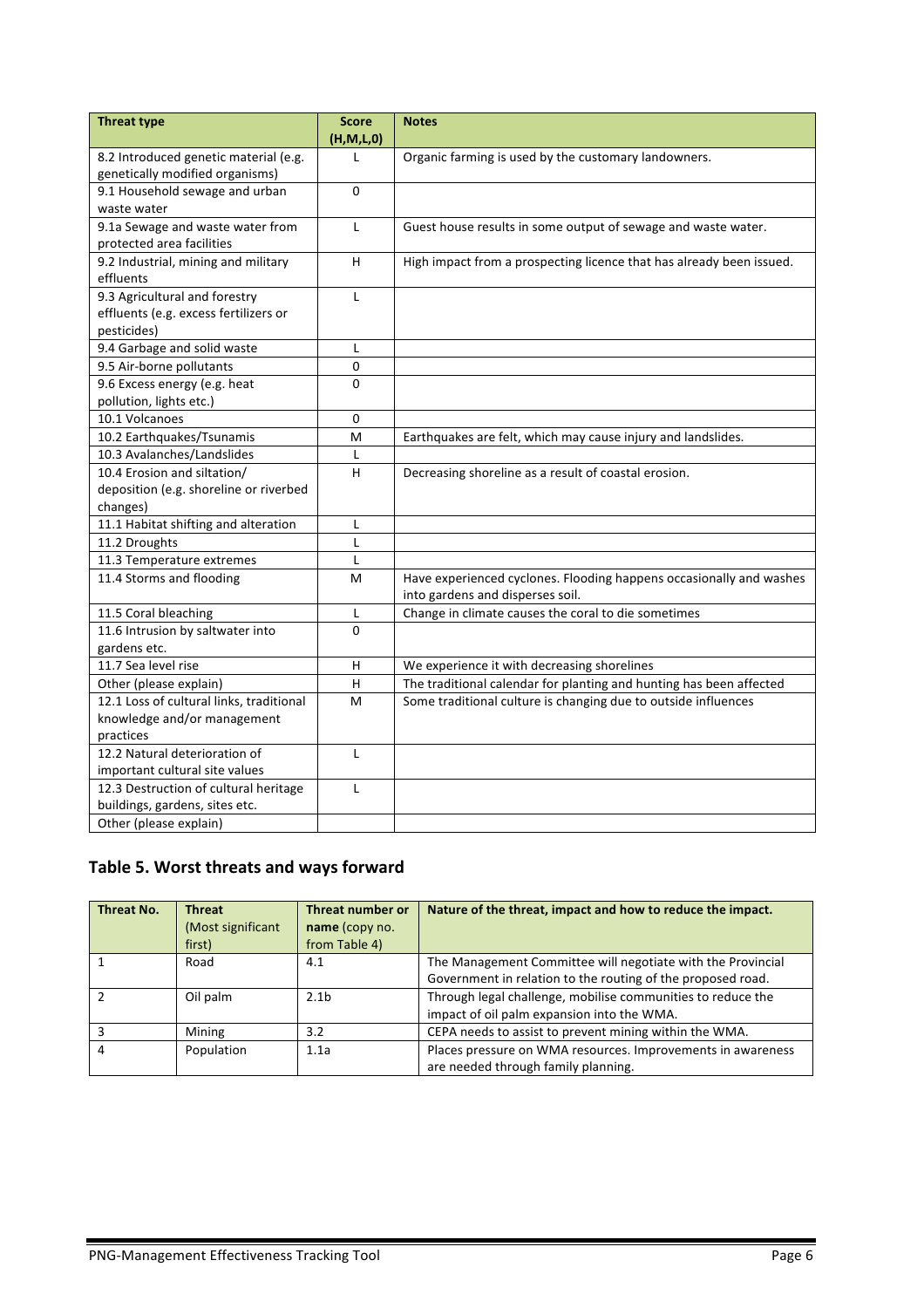## Part 4: What is the management like in the protected area?

| <b>Issue</b>                                          | <b>Score</b><br>$(0,1,2,3 \text{ NA})$ | <b>Comment</b>                                                                                                                                                                                                | <b>Next steps</b> |
|-------------------------------------------------------|----------------------------------------|---------------------------------------------------------------------------------------------------------------------------------------------------------------------------------------------------------------|-------------------|
| 1a. Legal status                                      | 3                                      | Legally gazetted.                                                                                                                                                                                             |                   |
| 1b. Legal status                                      |                                        |                                                                                                                                                                                                               |                   |
| 2a. Protected area                                    | 3                                      | Management committee in place.                                                                                                                                                                                |                   |
| regulations                                           |                                        |                                                                                                                                                                                                               |                   |
| 2b. Protected area                                    |                                        |                                                                                                                                                                                                               |                   |
| regulations                                           |                                        |                                                                                                                                                                                                               |                   |
| 3. Law enforcement                                    | $\overline{2}$                         | Committee does not have paid staff, but<br>the community have the capacity to<br>implement/enforce laws effectively.                                                                                          |                   |
| 4. Protected area objectives                          | 3                                      | There are three objectives and the WMA<br>is managed to meet its objectives within<br>five years.                                                                                                             |                   |
| 5. Protected area design                              | 3                                      | The area is large and will help with<br>achieving the objectives.                                                                                                                                             |                   |
| 6. Protected area boundaries                          | $\overline{2}$                         |                                                                                                                                                                                                               |                   |
| 7. Management plan                                    | 3                                      | Management Plan is in place.                                                                                                                                                                                  |                   |
| 7a. Planning process                                  | $\mathbf{1}$                           |                                                                                                                                                                                                               |                   |
| 7b. Planning process                                  | $\mathbf{1}$                           |                                                                                                                                                                                                               |                   |
| 7c. Planning process                                  | 0                                      |                                                                                                                                                                                                               |                   |
| 8. Regular work plan                                  | 0                                      |                                                                                                                                                                                                               |                   |
| 9. Resource inventory                                 | 1                                      |                                                                                                                                                                                                               |                   |
| 10. Protection systems                                | 0                                      |                                                                                                                                                                                                               |                   |
| 11. Research and monitoring                           | $\mathbf{1}$                           |                                                                                                                                                                                                               |                   |
| 12. Resource management                               | $\overline{2}$                         | Due to the decline in some marine<br>species we have instituted periodic<br>closures of parts of the marine<br>environment.                                                                                   |                   |
| 13a. Staff numbers                                    | 0                                      |                                                                                                                                                                                                               |                   |
| 13b. Other people working<br>on the protected area    | 3                                      |                                                                                                                                                                                                               |                   |
| 14. Training and skills                               | $\mathbf{1}$                           |                                                                                                                                                                                                               |                   |
| 15. Current budget                                    | $\mathbf 0$                            | Lack of government funding to provide<br>basic services and ongoing maintenance<br>of the WMA. There is the potential for<br>customary landowners to be bribed or<br>corrupted by outside business interests. |                   |
| 16. Security of budget                                | $\mathbf 0$                            |                                                                                                                                                                                                               |                   |
| 17. Management of budget                              | <b>NA</b>                              |                                                                                                                                                                                                               |                   |
| 18. Equipment                                         | 0                                      |                                                                                                                                                                                                               |                   |
| 19. Maintenance of<br>equipment                       | <b>NA</b>                              |                                                                                                                                                                                                               |                   |
| 20. Education and awareness                           | $\mathbf{1}$                           |                                                                                                                                                                                                               |                   |
| 21. Planning for land use or<br>marine activities     | $\overline{2}$                         |                                                                                                                                                                                                               |                   |
| 22. State and commercial<br>neighbours                | $\overline{2}$                         |                                                                                                                                                                                                               |                   |
| 23. Indigenous people/<br><b>Customary landowners</b> | $\overline{2}$                         |                                                                                                                                                                                                               |                   |
| 24a. Impact on communities                            | $\mathbf{1}$                           |                                                                                                                                                                                                               |                   |

### **Table 6. Management effectiveness scores, comments, next steps**